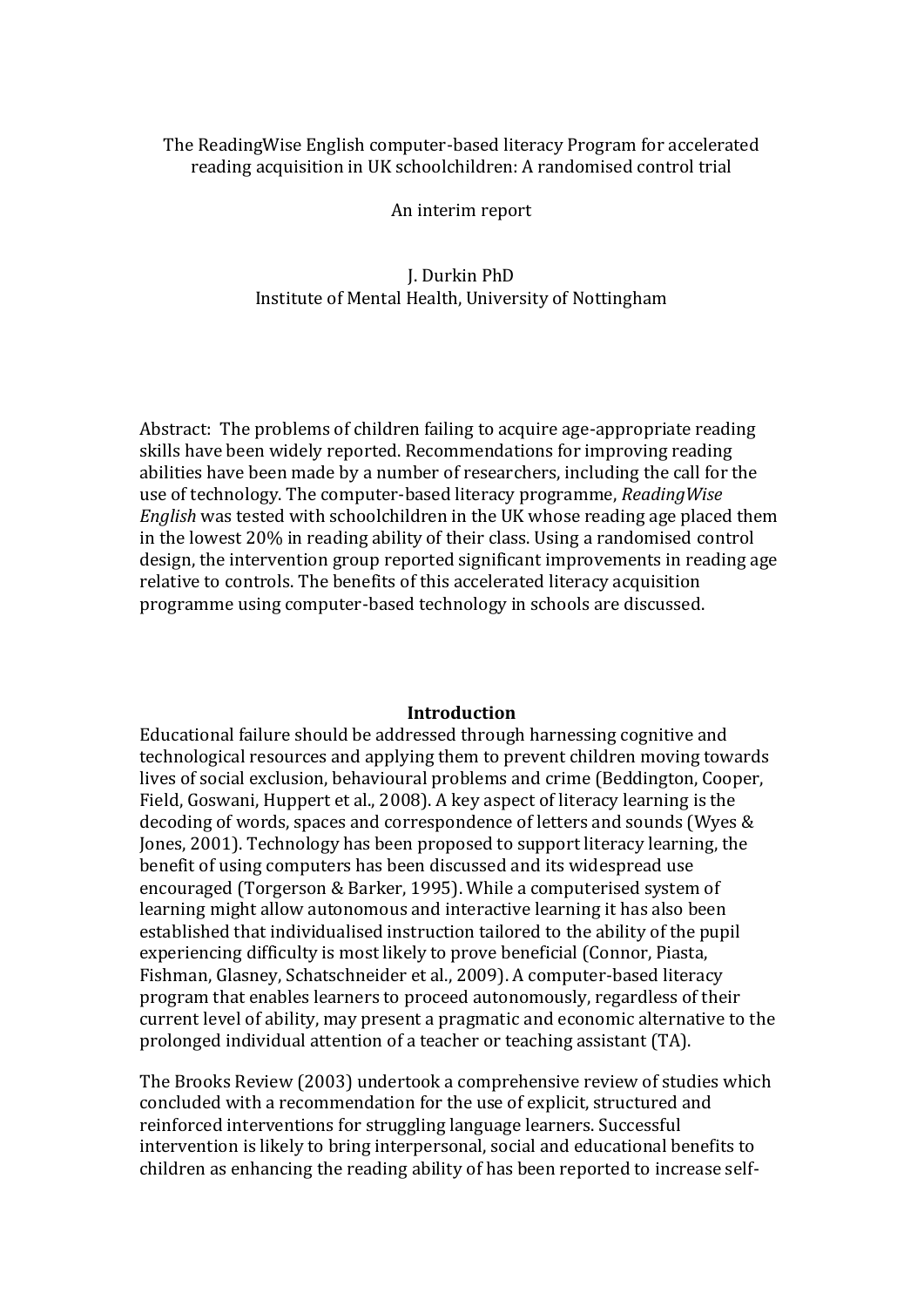confidence, motivation and further reading interest (Mortimore, Hansen, Hutchings, Northcote, Fernando et al., (2012).

There are several aspects of literacy development. Phonics is the aspect of literacy that addresses the relationships that exist between letters, sounds and their combinations. The Department for Education and Skills (DfES) commissioned a review of evidence from randomised controlled trials to establish the effect of phonics on reading and spelling in school-age children (Torgerson, Brooks & Hall, 2006). This, and a review of intervention schemes designed to improve literacy skills Brooks (2007) saw several recommendations made for future research.

Brooks (2003) had previously emphasised the importance of a short-term, focused intervention for enhancing language acquisition in struggling bilingual learners. However, although delivery was recommended by using teaching assistants (TAs), the use of a computer to deliver the programme in the current study required only general supervision of the class, rather than direct supervision of individual readers. Such efficient use of TAs represents an economic advantage to programmes that require direct and persistent contact with professional staff.

In keeping with the call for technological, cognitive and empirical resources to be brought to the field of literacy-learning, a randomised control trial was designed to test the *ReadingWise English* (RWE) program to schools in the United Kingdom. As a rapid learning experience was predicted, its application was tested with a sample of children known to be in the bottom 20% of reading ability for their age group.

#### **Method:**

A randomised control design with control group crossover was employed. The first part of the study was undertaken between March and July 2013. To secure the highest participation and response-rate, a formal targeting of schools was undertaken. Five schools in in the South of England were recruited to take part in the study. In consultation with Heads and Deputy Heads, informed consent was secured and compliance with ethical standards for research assured on behalf of participants and, in the case of children, their parents or guardians.

#### **Participants**

One hundred sixty four children (Girls =  $54$  (32%); Boys = 110 (68%)) aged 6.1 – 15.5 years at Time 1 took part in the study. The sample met the selection criterion of being comprised of the lowest 20% of children on reading ability in each class.

## **Apparatus**

Internet-enabled desktop and laptop computers were used with online access to *ReadingWise English* (RWE) software. The Chrome browser was used due to its voice recognition facility to record and assess performance on decoding.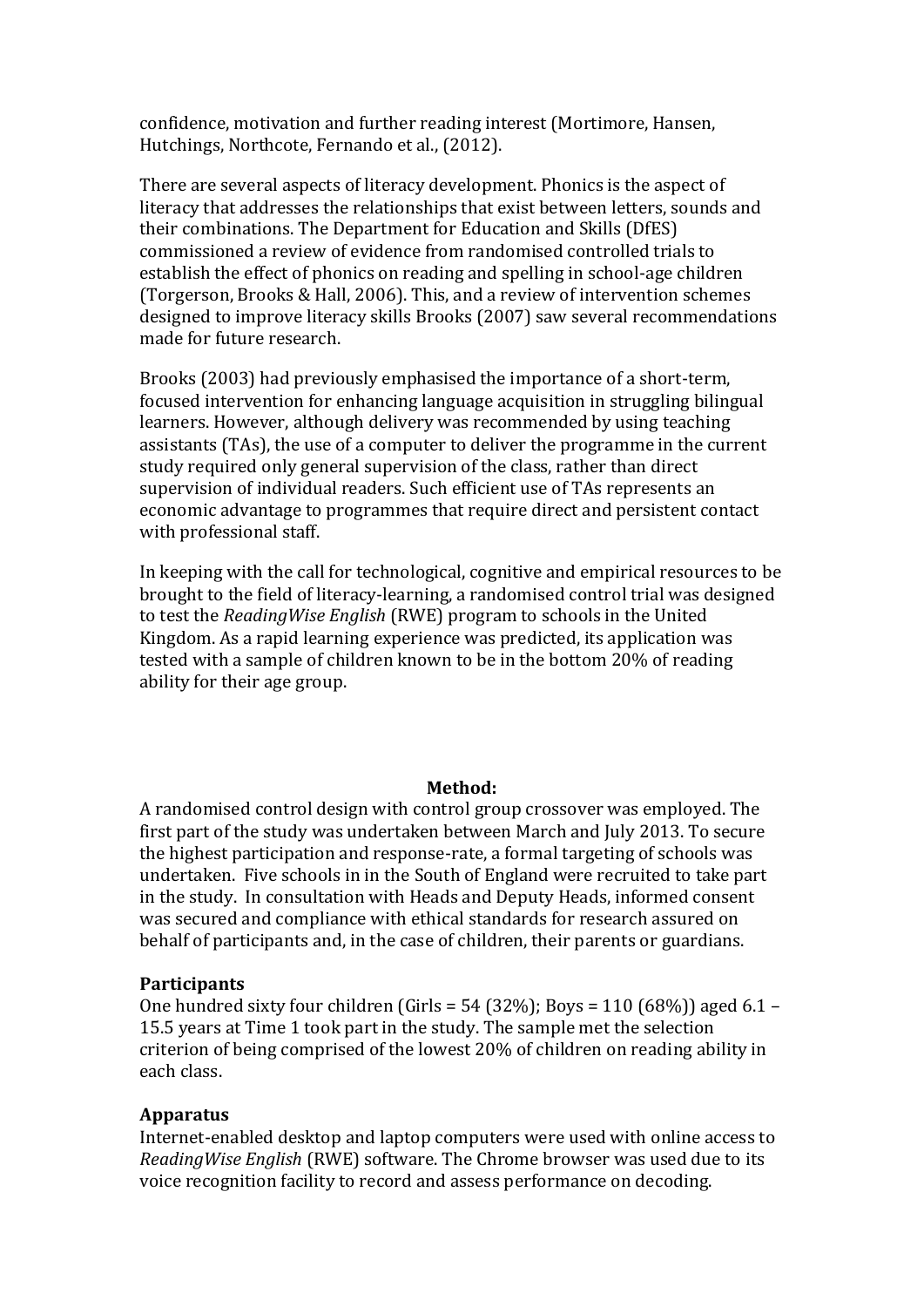### **Instruments**

GL Assessment-New Group Reading Test (GL-NGRT) is a test of sentence completion and passage comprehension that allows comparison with national age-level standards. The GL-NGRT allowed the use of an online assessment to be independently marked.

Schonell Graded Word Reading Test (Schonell, 1955) is a standardised penciland-paper reading test that lists 100 words of increasing reading difficulty. Words are read aloud until a sequence of 10 have been incorrectly pronounced.

Burt Reading Test – revised (Burt, 1974) is a standardised pencil-and-paper reading test that lists 110 words of increasing reading difficulty. Words are read aloud until a sequence of 10 have been incorrectly pronounced.

### **Procedure**

Pupils were allocated to a computer by a teacher or teaching assistant and encouraged to follow audio instructions in the RWE programme to complete its various stages. RWE staff were present as far as possible to provide technical expertise and support to teachers and teaching assistants.

The RWE programme was followed in 30- to 60-minute sessions over a 4- to 10 week period, after which assessments were made both online (GL-NRGT) and manually by RWE assessors for pencil-and-paper tests. Children allocated to the control group condition took part in activities designed to be unrelated to RWE tasks. To complete the crossover design, the control group will undertake the RWE programme upon completion of this initial10-week intervention.

### **Results**

There were no pre-test differences between the intervention group and the control group on the GL-NGRT (*t*=.98; *df* (1, 156); *n*s), Burt (*t*=.79; *df* (1, 154), *ns*) and Schonell (*t*=.91; *df* (1, 154), *ns*) (all 2-tailed).

Post-test differences were found between the intervention group and control group on Burt (*t*=1.95; *df* (1, 144), *p*<.05) and Schonell (*t*=2.02; *df* (1, 143), *p*<.05) but not on GL-NGRT (*t*=.98, *df* (1, 113); *ns*) (all 1-tailed).

#### **Discussion**

The RWE intervention was found to significantly increase reading age, relative to controls, when measured on the manually-administered Burt and Schonell scales, but not on GL-NGRT scales. Examination of the frequency distribution for the GL-NGRT assessment suggests that a substantial minority may have avoided answering the first question. It appears feasible that as online completion was not directly supervised, children had the choice to answer or move on to the next response screen and some, given their history of failure in reading, may not have been motivated to attempt the first question. It had been observed by supervisory staff that some children engaged with the programme yet made no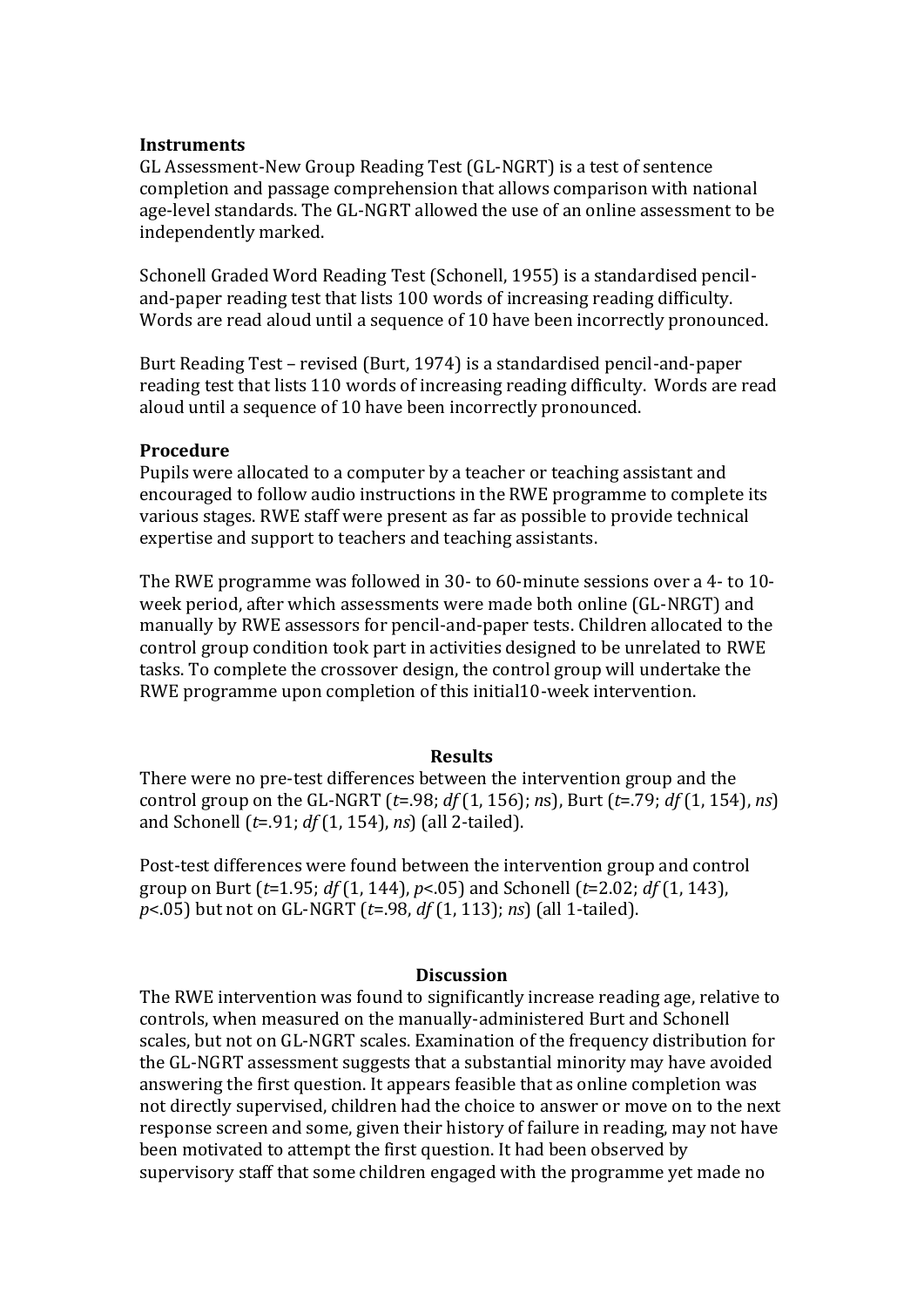attempt to answer the questions. Possible explanations for non-participation in the GL-NGRT online scoring scheme included task-fatigue for those whose concentration levels did not extend to 60 minutes. Some participants simply objected to undertake the online assessment although this did not occur with manual scoring undertaken by an adult assessor.

This study heeded the call for the use of technological, cognitive and empirical resources in the field of literacy-learning (Beddington et al., 2008) and met the demand for a short-term, focused intervention for enhancing language acquisition (Brooks, 2003). As such this intervention can be seen to be in keeping with prior theory. Given that the RWE programme was directed at the lowest performing 20% of readers in the participating schools' classes the prospects for matching children's reading age with the chronological age appear realistic. Furthermore, the RWE intervention was shown to require no more supervision than can be achieved using a single TA in a classroom of children. The economic benefits of employing a single supervisor to achieve gains in reading age that are more consistent with 1:1 interventions will be clear.

## **Conclusion**

If, as predicted, the follow-up to this crossover design finds similar improvements in the control group after receiving RWE intervention, the establishment of an accelerated reading programme for children may be close. As the relatively modern and technologically-advanced GL-NGRT appeared to be problematic with this sample, the use of other validated measures of reading ability should be considered in future research. Given the promise of this brief (1-2 month) and simple-to-administer programme, replication of this study should be undertaken to confirm the prospects for effective learning in children at risk for low reading-age attainment. Additional RCT crossover designs with children from various socio-demographic backgrounds and reading levels are now called for.

### **References**

Beddington, J., Cooper, C. L., Field, J., Goswami, U., Huppert, F. A., Jenkins, R., Jones, H. S., Kirkwood, T. B. L., Sahakian, B. J., & Thomas, S. M. (2008). *Nature, 455,* 1057-1060.

Brooks, G. (2003). *Sound Sense: the phonics element of the National Literacy Strategy. A report to the Department for Education and Skills.* Published on D*f*ES [website here.](http://www.standards.dfes.gov.uk/pdf/literacy/gbrooks_phonics.pdf)

Connor, C. M., Piasta, S. B., Fishman, B., Glasney, S., Schatschneider, C., Crowe, E., Underwood, P., & Morrison, F. J. (2009). Individualizing student instruction precisely: Effects of child by instruction interactions on first graders' literacy development. *Child Development, 80*(1), 77-100.

Kyle, F., Jujala, J., Richardson, U., Lyytinen, H., & Goswami, U. (2013). Assessing the effectiveness of two theoretically motivated computer-assisted reading